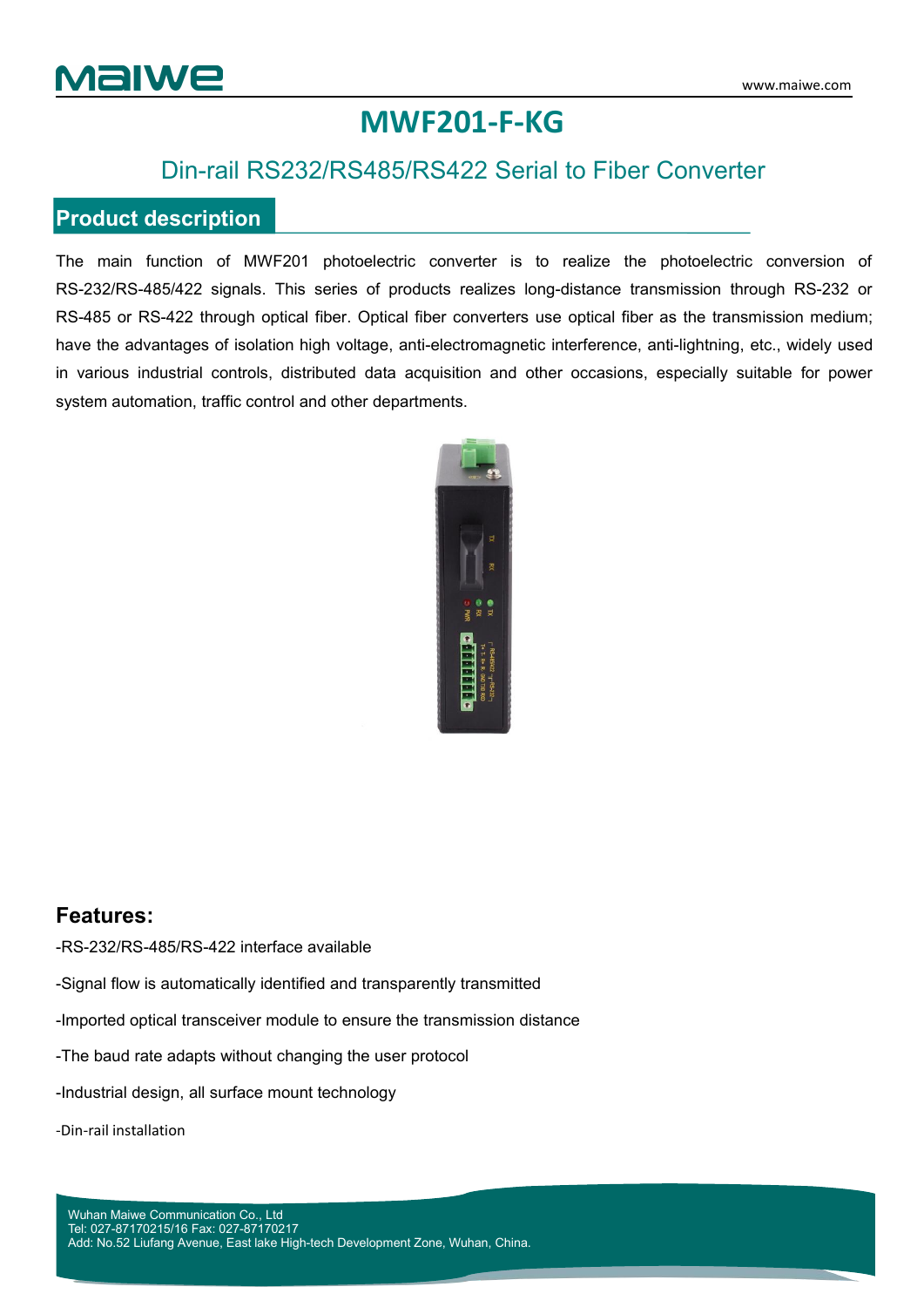# **Malwe**

| <b>Technical parameters</b>       |                                                                                                                                                                                               |  |
|-----------------------------------|-----------------------------------------------------------------------------------------------------------------------------------------------------------------------------------------------|--|
| Standard                          | Compliant with EIA RS-232, RS-485, RS-422                                                                                                                                                     |  |
| <b>Interface</b>                  |                                                                                                                                                                                               |  |
| Interface form                    | Serial Port: Electrical characteristics, Meet RS-232/RS-422/RS-485<br>Physical characteristics, Industrial terminal block<br>Optical interface: Single multi-mode optional, SC/ST/FC optional |  |
| <b>Communication rate</b>         |                                                                                                                                                                                               |  |
| <b>Baud Rate</b>                  | 300bps~115.2Kbps, rate adaptive signal                                                                                                                                                        |  |
| <b>LEDs</b>                       |                                                                                                                                                                                               |  |
| Power indicator                   | <b>POW</b>                                                                                                                                                                                    |  |
| Data transmission indicator light | TX, RX                                                                                                                                                                                        |  |
| <b>Power</b>                      |                                                                                                                                                                                               |  |
| Power Supply                      | DC5~30V                                                                                                                                                                                       |  |
| Interface                         | BNC coaxial input, industrial terminal block                                                                                                                                                  |  |
| Power                             | <1W                                                                                                                                                                                           |  |
| Overload protection               | Support                                                                                                                                                                                       |  |
| Lightning protection              | 600W/ms anti-lightning strike                                                                                                                                                                 |  |
| Static protection                 | 15kv anti-static                                                                                                                                                                              |  |
| <b>Physical Characteristics</b>   |                                                                                                                                                                                               |  |
| Shell                             | Aluminum housing, din-rail installation                                                                                                                                                       |  |
| <b>Dimension</b>                  | 108mm×34mm×126mm                                                                                                                                                                              |  |
| <b>Transmission distance</b>      |                                                                                                                                                                                               |  |
| Serial port line                  | RS-232, 15m@9600bps<br>RS-422/RS-485, 1.2km@9600bps                                                                                                                                           |  |
| Multi-mode fiber                  | 850nm/1310nm,2Km                                                                                                                                                                              |  |
| Single mode fiber                 | 1310nm, 20km/40km<br>1550nm, 60km/80km                                                                                                                                                        |  |
| <b>Working Environment</b>        |                                                                                                                                                                                               |  |
| <b>Operating Temperature</b>      | -40 $^{\circ}$ C~85 $^{\circ}$ C                                                                                                                                                              |  |
| Storage temperature               | -40 $^{\circ}$ C~85 $^{\circ}$ C                                                                                                                                                              |  |
| <b>Ambient Humidity</b>           | 5%~95%                                                                                                                                                                                        |  |
|                                   |                                                                                                                                                                                               |  |

**Warranty**